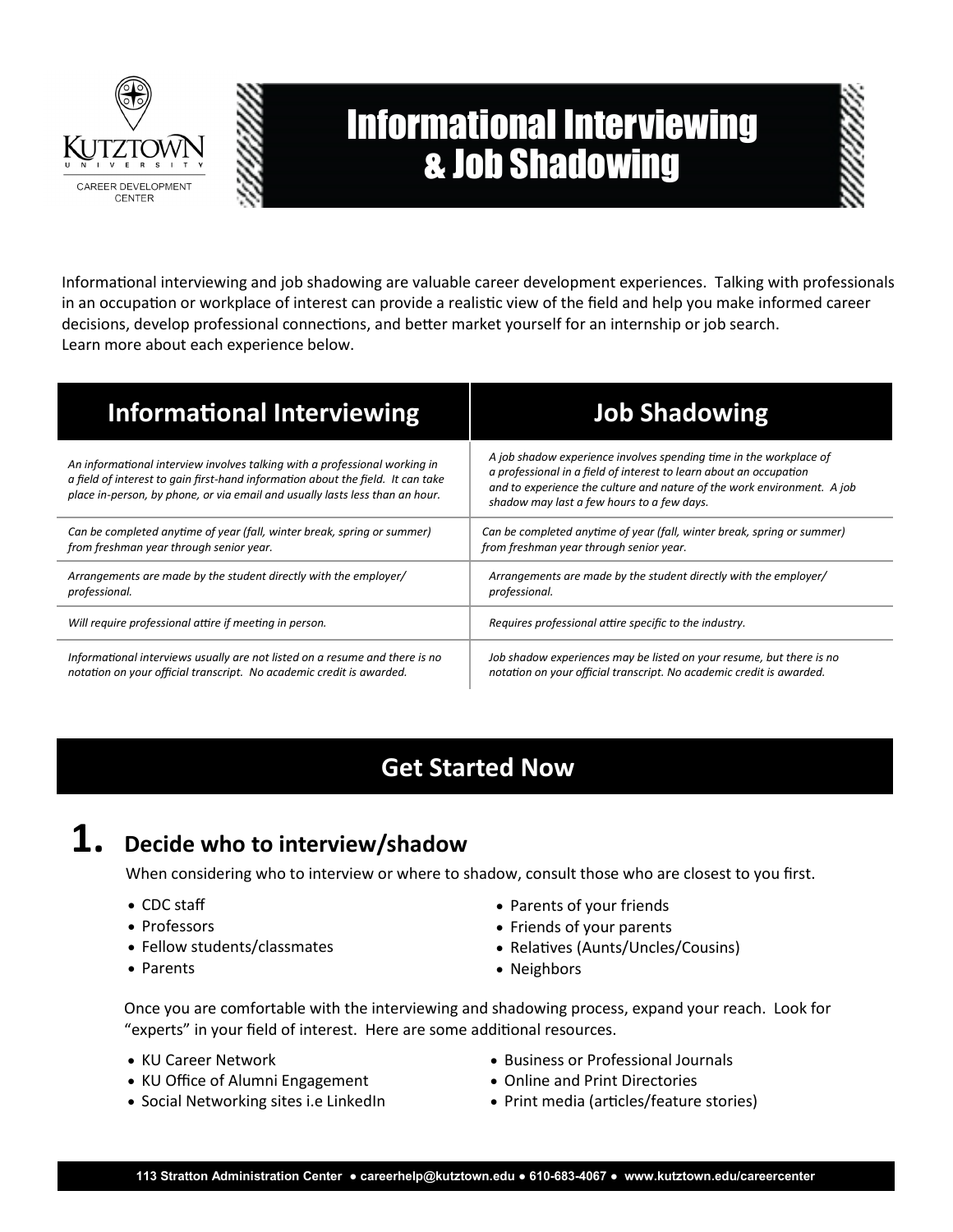## **2. Arrange the interview/shadow**

Once you know who you would like to interview/shadow, contact the individual to set up an appointment. Explain who you are and the purpose of your contact. Be sure to let him/her know that that you are not seeking a job, only advice and information about their career field.

#### **Sample Email Request**

*Informational Interview Job Shadow*

*Dear Ms./Mrs./Mr./Dr. and last name: I am a sophomore at Kutztown University and I am interested in learning more about the field of \_\_\_\_\_\_\_\_\_\_\_\_\_\_\_\_\_\_\_\_\_\_\_\_. Specifically, I'm looking for some candid advice about how to get into this field, what the future prospects are, and what the pros and cons are, as you see it. Would you be willing to give me a few minutes of your time? Thank you for considering my request. I look forward to your reply. Sincerely,*

*Name phone number* *Dear Ms./Mrs./Mr./Dr. and last name:*

*As a \_\_\_\_\_\_\_\_\_\_\_\_\_\_\_\_\_\_ major at Kutztown University, I am considering several career options. One of my areas of interest is \_\_\_\_\_\_\_\_\_\_\_\_\_\_\_\_\_.* 

*I am interested in shadowing professionals in your field and wonder if you would be willing to let me spend a few hours observing you? I believe that by actually observing the tasks you perform on a regular basis and the skills you are using most frequently, I will get a better sense of the field of \_\_\_\_\_\_\_\_\_\_\_\_\_\_\_. Any amount of time you would be able* 

*to provide would be greatly appreciated.* 

*Thank you for considering my request. I can be reached at (phone number). I look forward to your reply.*

*Sincerely,*

*Name*

## **3. Prepare for the interview/shadow**

**RESEARCH** the job/career and the employer/organization of the professional whom you will be speaking with. Having this background information will allow you to ask intelligent, informed questions.

What is the job title of the professional?

*Using the O\*Net (www.onetonline.org) or the Occupational Outlook Handbook (www.bls.gov/oco) enter the job title in the keyword search and research the following aspects of the career:*

- What are the primary job responsibilities?
- What skills or abilities are required?
- What type of training or education is required?
- What are the expected wages and employment trends?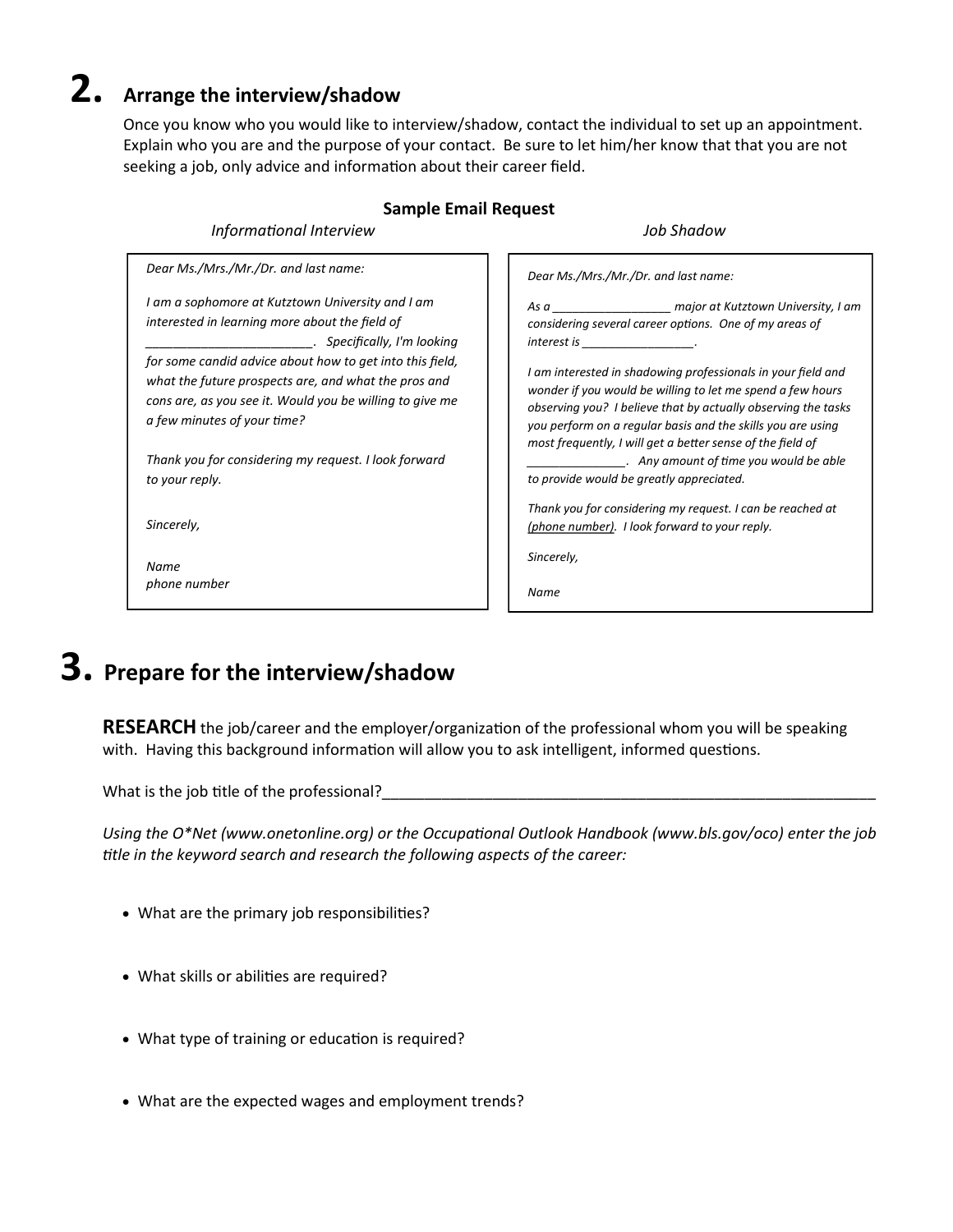What is the name of the employer/organization of the professional?

*Using the company/organization website, research the following:*

- Is it a for-profit or non-profit organization?
- What is the mission?
- What product or services are produced/offered?
- When was it established?
- How many employees does the organization have?

#### **Additional Sources of Company Information**

#### **Business Journals**

- Central PA Business Journal (www.centralpennbusiness.com)
- Lehigh Valley Business Journal (www.lvb.com)

#### **Online Newspapers**

• Rohrbach Library (www.kutztown.edu/library)  $\Rightarrow$  Articles and Database Portal

#### **LinkedIn Profiles**

- Research host and organization (www.linkedin.com)
	- $\Rightarrow$  Join LinkedIn and create a professional profile
- What is the organizational structure? How does your host fit into the structure?
- What new products, services, or projects are being developed?

**PREPARE** questions for the interview/shadow. You are in a position to guide the conversation through the type of questions you ask. Walking in and asking, "Tell me about your work" may not result in getting the information you need. Your interest, preparation, and planning will be remembered by the professional.

Sample Questions

- How did you first become interested in this field?
- Please describe a typical workday in this industry.
- How did you prepare for the work that you do?
- What skills and qualities are needed to be successful?
- What is most rewarding about your work?
- What are your biggest frustrations?
- What advice would you give a student interested in pursuing this field?
- What types of internship and employment opportunities are available?
- Is there anything I can do to make myself more qualified for this type of career?

**PLAN** your attire and trip if you are interviewing in-person or job shadowing.

What is the dress code of the organization? What you wear determines how others see you as well as how you see yourself. If you are not able to obtain information on dress code, err on the conservative side by dressing a step above business casual.

Map out your travel route and plan to arrive on time (about 10 minutes early). Make sure you know where to park and how to enter the building.